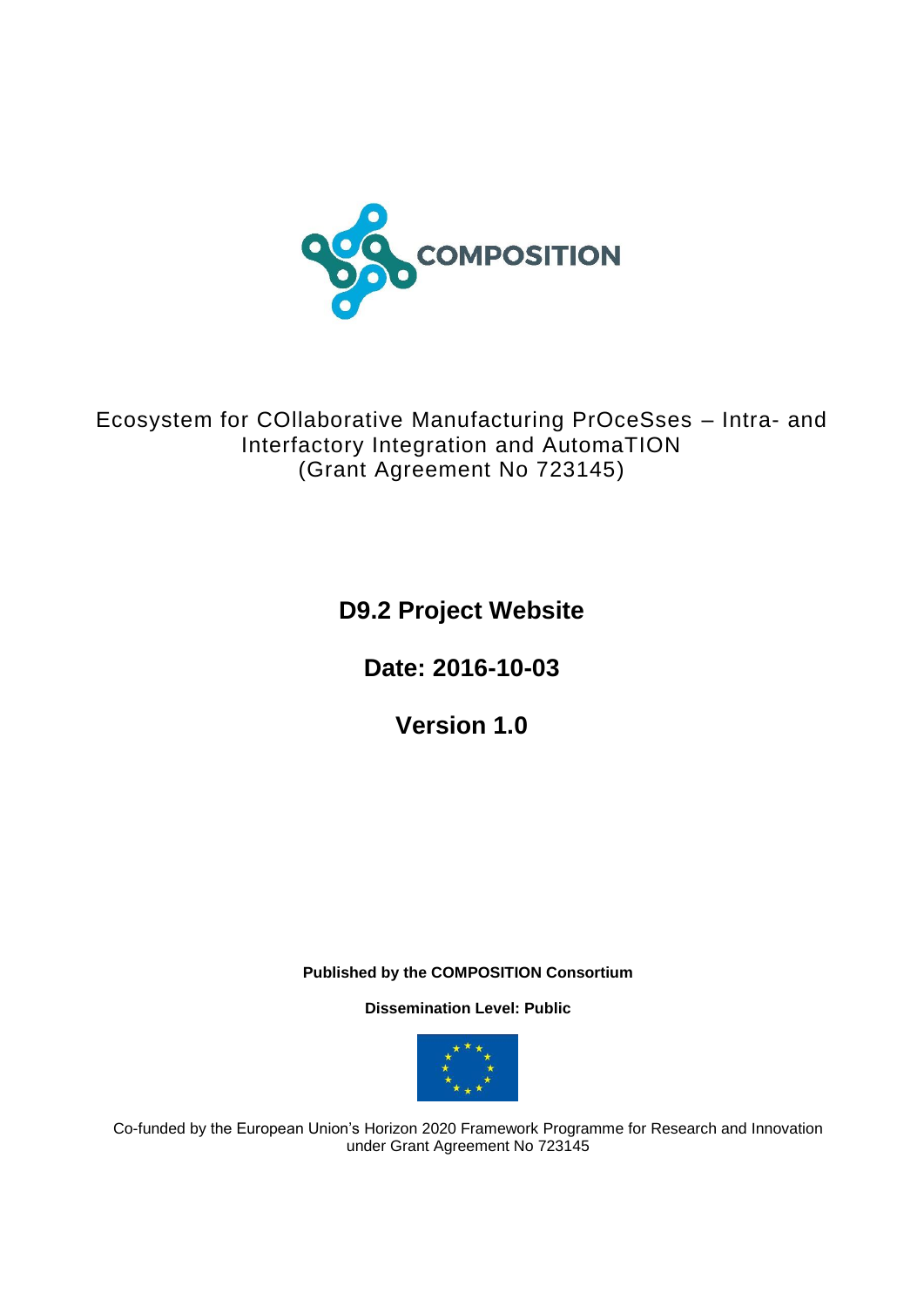# **Document control page**

| <b>Document file:</b>    | D9.2 Project Website v1.0.docx                                                                      |
|--------------------------|-----------------------------------------------------------------------------------------------------|
| <b>Document version:</b> | 1.0                                                                                                 |
| Document owner:          | IN-JET                                                                                              |
| Work package:            | WP9 - Business Models, Dissemination and Exploitation                                               |
| Task:                    | T9.1 - Communication and Dissemination Activities                                                   |
| Deliverable type:        | DEC.                                                                                                |
| Document status:         | approved by the document owner for internal review<br>$\boxtimes$ approved for submission to the EC |

### **Document history:**

|     | Version   Author(s)      | <b>Date</b> | <b>Summary of changes made</b>                        |
|-----|--------------------------|-------------|-------------------------------------------------------|
| 0.1 | Louise B. Riley (IN-JET) | 2016-09-28  | ToC and content added, ready for internal<br>review   |
| 1.0 | Louise B. Riley          | 2016-10-03  | Final version submitted to the European<br>Commission |

#### **Internal review history:**

| <b>Reviewed by</b>         | <b>Date</b> | <b>Summary of comments</b> |
|----------------------------|-------------|----------------------------|
| Dr. Ifigeneia Metaxa (ATL) | 2016-09-29  | Approved                   |
|                            |             |                            |

#### **Legal Notice**

The information in this document is subject to change without notice.

The Members of the COMPOSITION Consortium make no warranty of any kind with regard to this document, including, but not limited to, the implied warranties of merchantability and fitness for a particular purpose. The Members of the COMPOSITION Consortium shall not be held liable for errors contained herein or direct, indirect, special, incidental or consequential damages in connection with the furnishing, performance, or use of this material.

**Index:** the views of its authors. The European Commission is not liable for any use that may be made of the Possible inaccuracies of information are under the responsibility of the project. This report reflects solely information contained therein.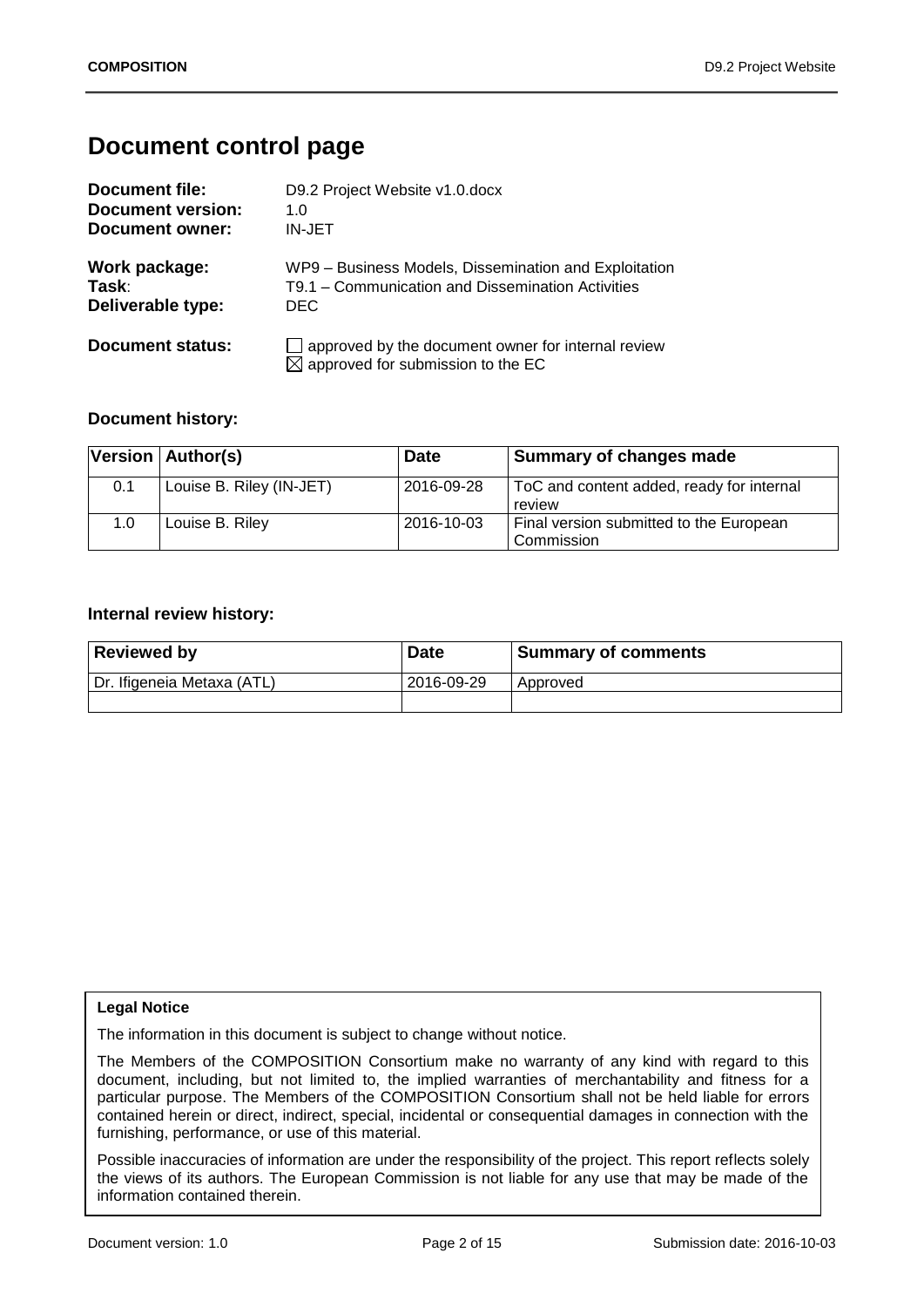| 1                       |  |
|-------------------------|--|
| $\mathbf{2}$            |  |
|                         |  |
|                         |  |
|                         |  |
| 3                       |  |
| $\overline{\mathbf{4}}$ |  |
|                         |  |
|                         |  |
|                         |  |
|                         |  |
|                         |  |
|                         |  |
| 5                       |  |
|                         |  |
|                         |  |
|                         |  |
| 6                       |  |
|                         |  |
|                         |  |
|                         |  |
| $\overline{7}$          |  |
|                         |  |
|                         |  |
|                         |  |
| 8                       |  |
|                         |  |
|                         |  |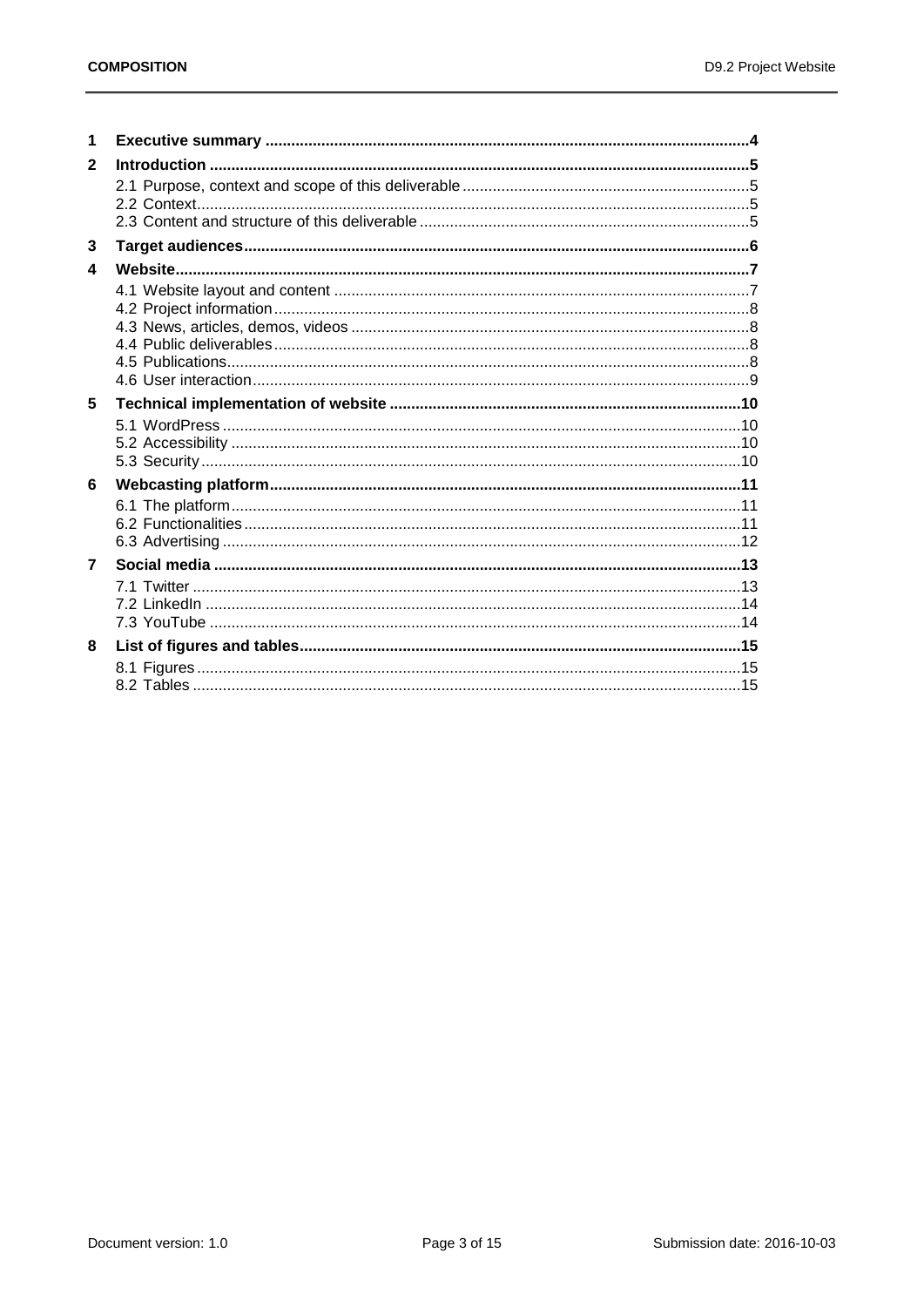# <span id="page-3-0"></span>**1 Executive summary**

The project website was launched immediately after the start of the project in September 2016 at the URL [www.composition-project.eu](http://www.composition-project.eu/)

This deliverable describes the content and the technical solution used for the COMPOSITION website, however, it is an initial version not taking into account that the website will be updated and expanded.

The deliverable also describes the webcasting platform [http://webcast.in-jet.dk](http://webcast.in-jet.dk/) used for webinars in COMPOSITION and the social media sites which will be updated continually.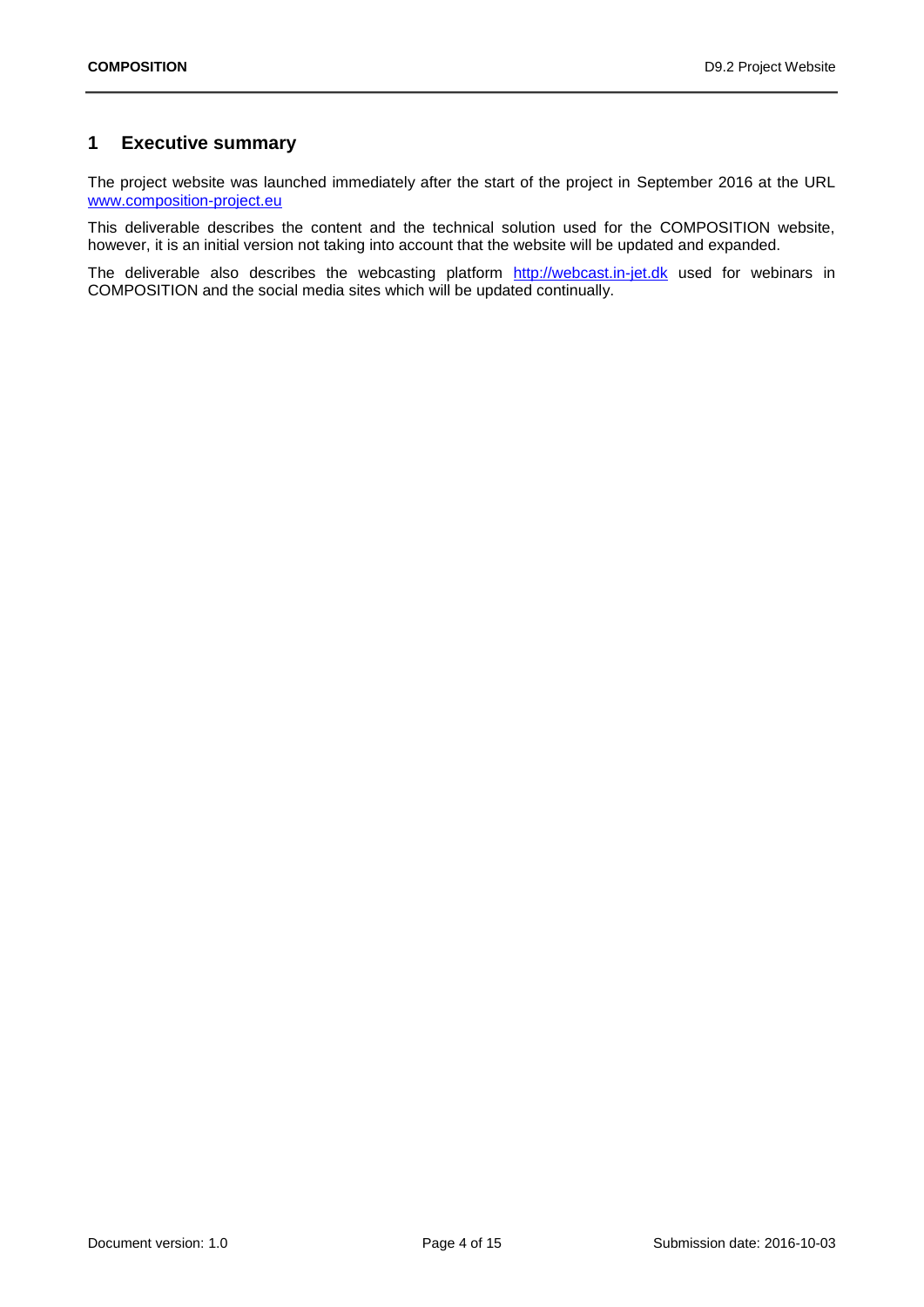# <span id="page-4-0"></span>**2 Introduction**

### <span id="page-4-1"></span>**2.1 Purpose, context and scope of this deliverable**

This deliverable is provided as a signoff for the project's website at [http://www.composition-project.eu,](http://www.composition-project.eu/) the project's webcasting platform at [http://webcast.in-jet.dk](http://webcast.in-jet.dk/) and the project's presence on social media. The type of the deliverable is DEC (websites) and it is submitted in electronic form on the above url's.

The document contains the description of the media platform, its strategy and technical implementation. It also outlines the technical solution chosen and provides a short description of the main content elements of the initial project website.

The project website and webcasting platform were launched at the start of the project in September 2016. Since the media platform is continually updated, this deliverable only describes the initial setup and population of the platform.

To boost the dialogue and share knowledge and best practice, three webinars will be conducted, targeting different stakeholders: industrial innovators, IIMS suppliers, manufacturing companies and supply chain consultants. The events will be webcast live and later available on-demand, using a webcasting platform provided and hosted by IN-JET. The webcasting platform will allow for online participation in the debate via chat and Twitter and answer surveys and polls during the event.

# <span id="page-4-2"></span>**2.2 Context**

The overall COMPOSITION dissemination strategy is to progressively increase dissemination efforts as project results are obtained to assure a wide awareness of the project and to facilitate exploitation after the end of project.

The communication strategy provided in *D9.1 Communication strategy and plans* aims to promote the project and its results to clearly defined target groups and through relevant channels of communication. The dissemination strategy provided in *D9.3 Dissemination strategy and plan* is intended to optimise dissemination of project knowledge and results to industrial and scientific communities, companies and public and private stakeholders, who are interested in the results or are potential customers. The strategy calls for web based media to be used to the furthest extent possible.

The dissemination of the results of the project will therefore take several forms and use a variety of media. To ensure that dissemination objectives are agreeable to the Consortium and beneficial for the business interests of individual participants, the Consortium will approve a detailed dissemination plan before dissemination starts. Also, the present website and media usage have been approved by the Consortium.

# <span id="page-4-3"></span>**2.3 Content and structure of this deliverable**

This deliverable describes the content and the technical solution used for the COMPOSITION media platform. It does not take into account that the website will be updated and expanded during the course of the project.

[Chapter 3](#page-5-0) is a brief summary of the target groups that are relevant for the COMPOSITION Media Platform.

The content of the website (both existing and planned content) will be described in [Chapter 4](#page-6-0) and the technical details in [Chapter 5.](#page-9-0)

[Chapter 6](#page-10-0) describes the webinar and webcasting platform created for the project and its functionalities.

Finally, the use of and integration with social media is explained in [Chapter 7.](#page-12-0)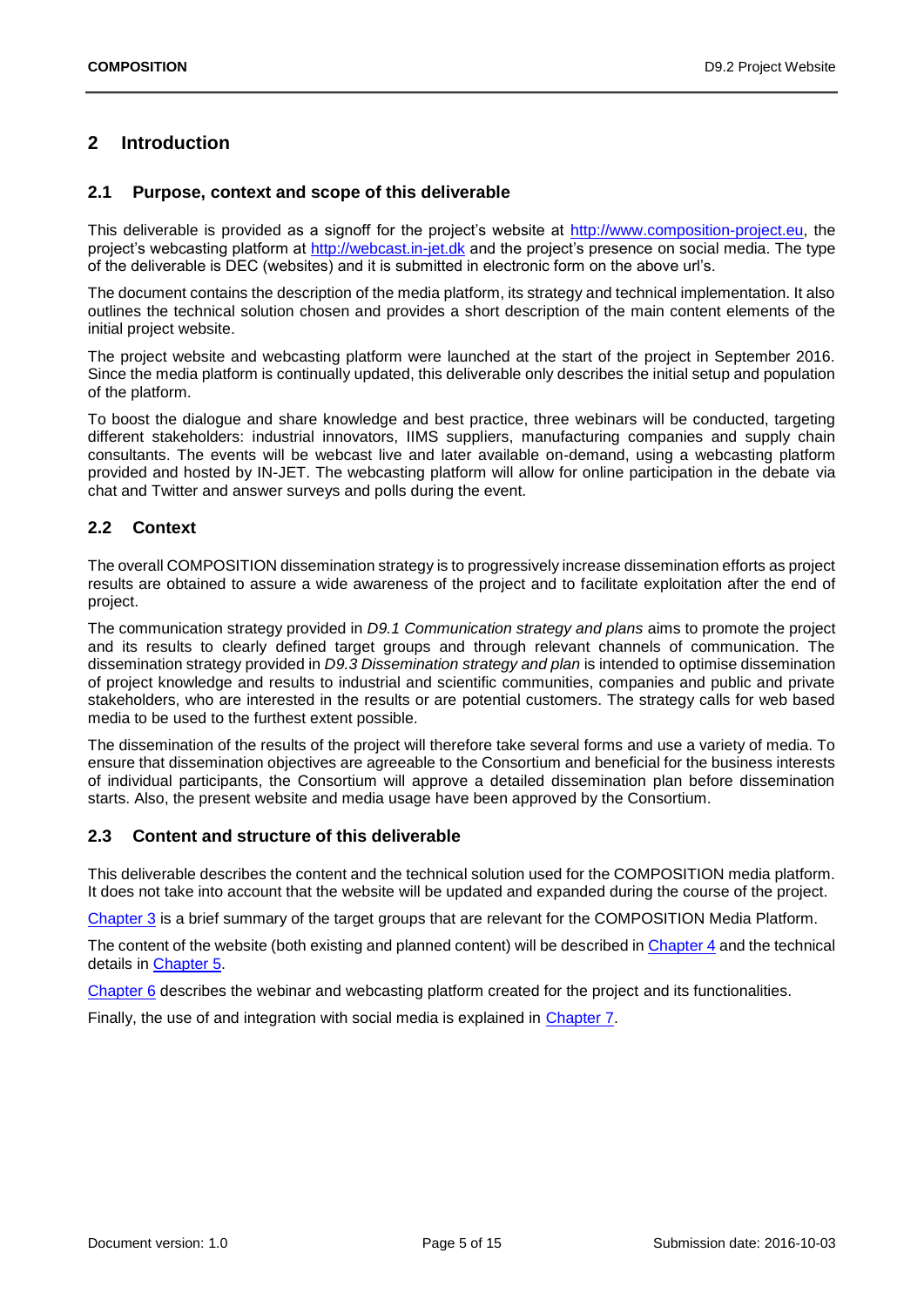# <span id="page-5-0"></span>**3 Target audiences**

The target audience of COMPOSITION dissemination has been defined and is further analysed in *D9.1 Communication strategy and plan*. It is divided into four main categories: Industry, technology domain, public sphere and policy makers with subgroups as indicated in the table below.

|  | Table 1 Targeted audiences for communication in COMPOSITION |  |
|--|-------------------------------------------------------------|--|
|  |                                                             |  |

<span id="page-5-1"></span>

| <b>Industry</b>                        | <b>Technology domain</b>                                                        | <b>Public sphere</b>                                     | <b>Policy makers</b>               |
|----------------------------------------|---------------------------------------------------------------------------------|----------------------------------------------------------|------------------------------------|
| Manufacturing and<br>process companies | ICT research<br>communities                                                     | General public/society at<br>large                       | <b>Politicians</b>                 |
| Subassembly suppliers                  | <b>Suppliers of Enterprise</b><br>and Manufacturing<br><b>Execution Systems</b> | Environmental agencies,<br>associations and<br>companies | CSR responsible in<br>companies    |
| System integrators                     | Standardisation bodies<br>for interoperability of<br>manufacturing systems      | Academic communities                                     | <b>Business decision</b><br>makers |
| Industrial research<br>communities     |                                                                                 | <b>Press</b>                                             |                                    |

The main media channels used for communication in COMPOSITION are:

- project website
- social media
- webinars
- partner websites and social media platforms
- online publication and journal libraries
- press and online networks

Further, the following physical platforms are also used for dissemination

- conferences
- events, workshops, meetings
- exhibitions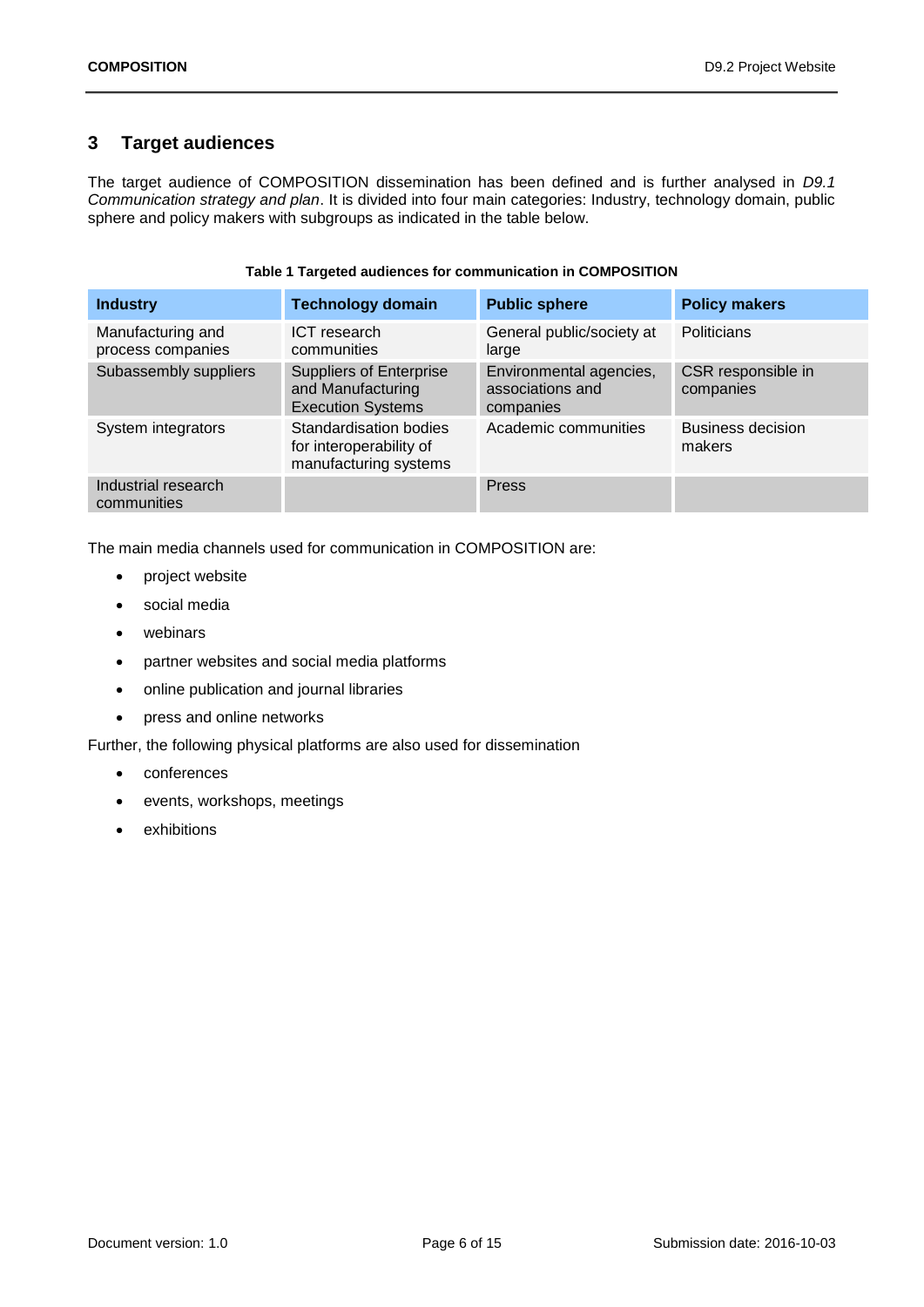# <span id="page-6-0"></span>**4 Website**

#### <span id="page-6-1"></span>**4.1 Website layout and content**

The project website was launched immediately after the start of the project in September 2016 at the url: [www.composition-project.eu.](http://www.composition-project.eu/)



About COMPOSITION News Events Home  $\mathsf Q$ 

Welcome to COMPOSITION

Requirements of modern production processes stress the need of greater agility and flexibility leading to faster production cycles, increased productivity, less waste and more sustainable production.

The goal of COMPOSITION is to develop an integrated information management system (IIMS) which optimises the internal production processes by exploiting existing data, knowledge and tools to increase productivity and dynamically adapt to changing market requirements.

The project will also develop an ecosystem to support the interchange of data and services between factories and their suppliers with the aim to invite new market actors into the supply chain.

READ MORE



The website contains the following components:

- Descriptions of project scope and objectives
- Description of consortium and partners
- A news section with project news and articles
- Event page with events that COMPOSITION partners attend or organise
- Newsletter subscription
- Integration to Twitter profile
- Footer with acknowledgement of funding, contract and contact information

Further components have been planned for the near future:

- A download page for access to public material such as public deliverables, presentations and flyers
- A page with project publications made available
- RSS feed for immediate news update to subscribers
- Integration of YouTube videos produced by the project, webcasts and LinkedIn

The content of the website is subject to change as the project grows and results appear.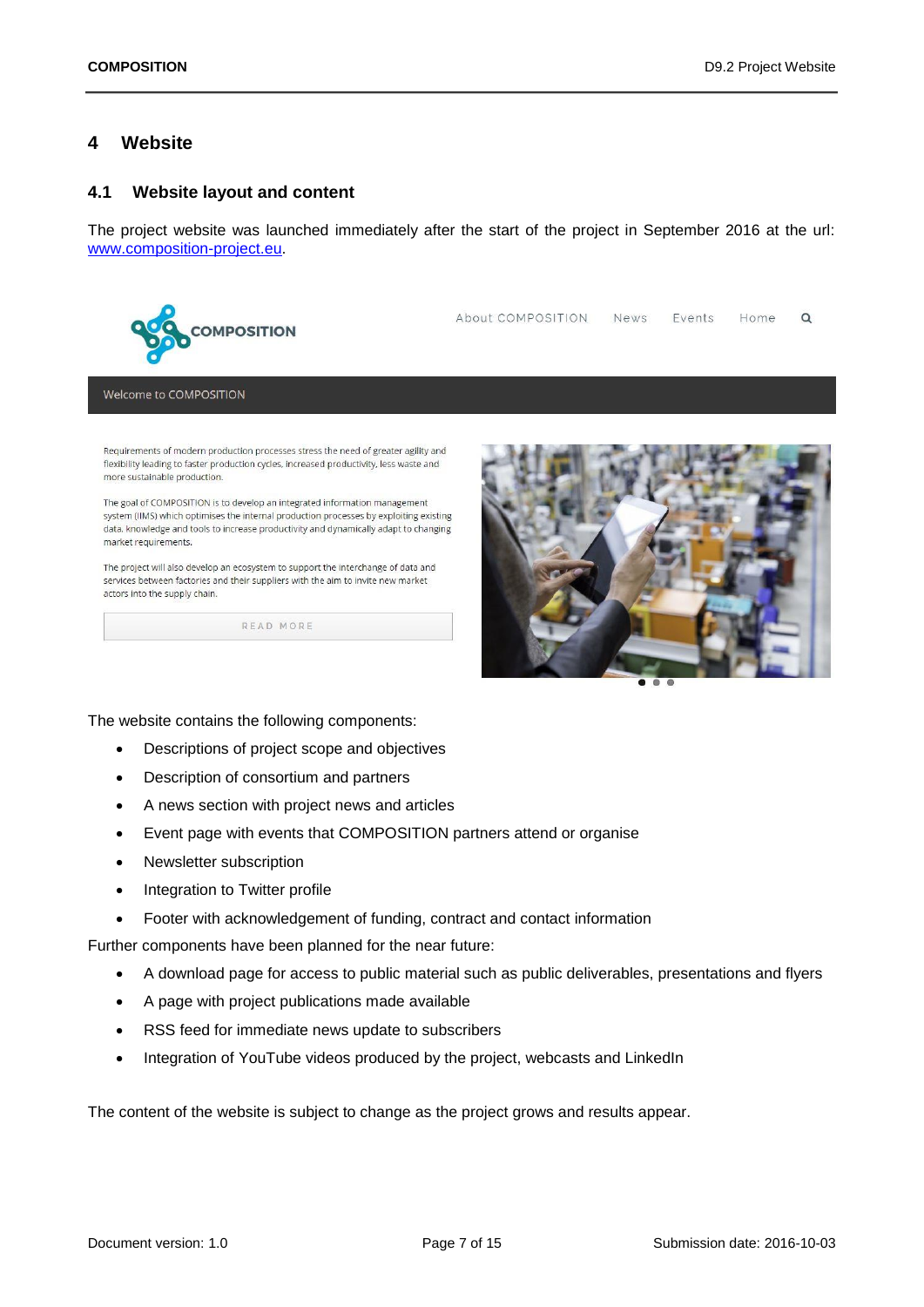# <span id="page-7-0"></span>**4.2 Project information**

An overview of the project is provided without violating the agreed rules for confidentiality and corporate information. The overall project description includes at least two major aspects: The project and its consortium and the technological scope.

The project's technological scope is described in terms of the projects technological objectives, the methodology, the content of each work package, the expected milestones and other information serving to fulfil the project's dissemination objectives and the present web strategy.

Some of the content is presented in a non-specialist, easy to understand language with pictures to attract the average internet user and a broader public audience.

A download page is provided for download of public material such as project publications, presentations, deliverables, brochures and leaflets and will be activated as material appears.

Finally, legal and obligatory information about the project funding and contract information are provided, as well as links.

The webmaster is responsible for maintaining the project information with the assistance of the Dissemination Manager.

#### <span id="page-7-1"></span>**4.3 News, articles, demos, videos**

News about the project is the main vehicle for communicating project efforts and results to the target audiences. A newsflash will be shown on the website's front page and will be included in the RSS feed from the site. It will alert the target audiences of either a new development in the project, major milestones achieved or new documents released by the consortium. Major additions to the website may also be accompanied by a newsflash with a short description of the element (article, video, planned event, etc.).

Events related to individual project partners can also be included in the news, provided that it is somehow related to COMPOSITION achievements, i.e. local recognition for participation in the COMPOSITION project, etc.

Article content includes major project achievements, technological discussions and relevant project descriptions. Articles are a major source of project integration activities and dissemination. As the project progresses, it will also be possible to watch demos and videos.

The webmaster is the news editor. Project partners are encouraged to contribute with content or suggestions which will then be evaluated and further processed by the webmaster before release.

#### <span id="page-7-2"></span>**4.4 Public deliverables**

All public deliverables will be available on the website for download by the general audience. No registration will be necessary to access the public deliverable repository.

The deliverables will be made available as soon as they have been externally reviewed and approved by the Commission.

The webmaster is responsible for uploading the deliverables and will issue a news flash about its availability.

#### <span id="page-7-3"></span>**4.5 Publications**

Industrial publications and conference papers issued by the project partners in relation to COMPOSITION will be available on the website when released for publication by the publisher. Specific copyright issues need to be resolved in each individual case, however, all peer-reviewed scientific publications relating to COMPOSITION results will be made available for free.

The author(s) of the paper will assess the copyright issues and the timing of the publication of the paper and submit an electronic copy of it to the webmaster as soon as it is released for publication at the website. The webmaster will publish it and issue a news flash about its availability.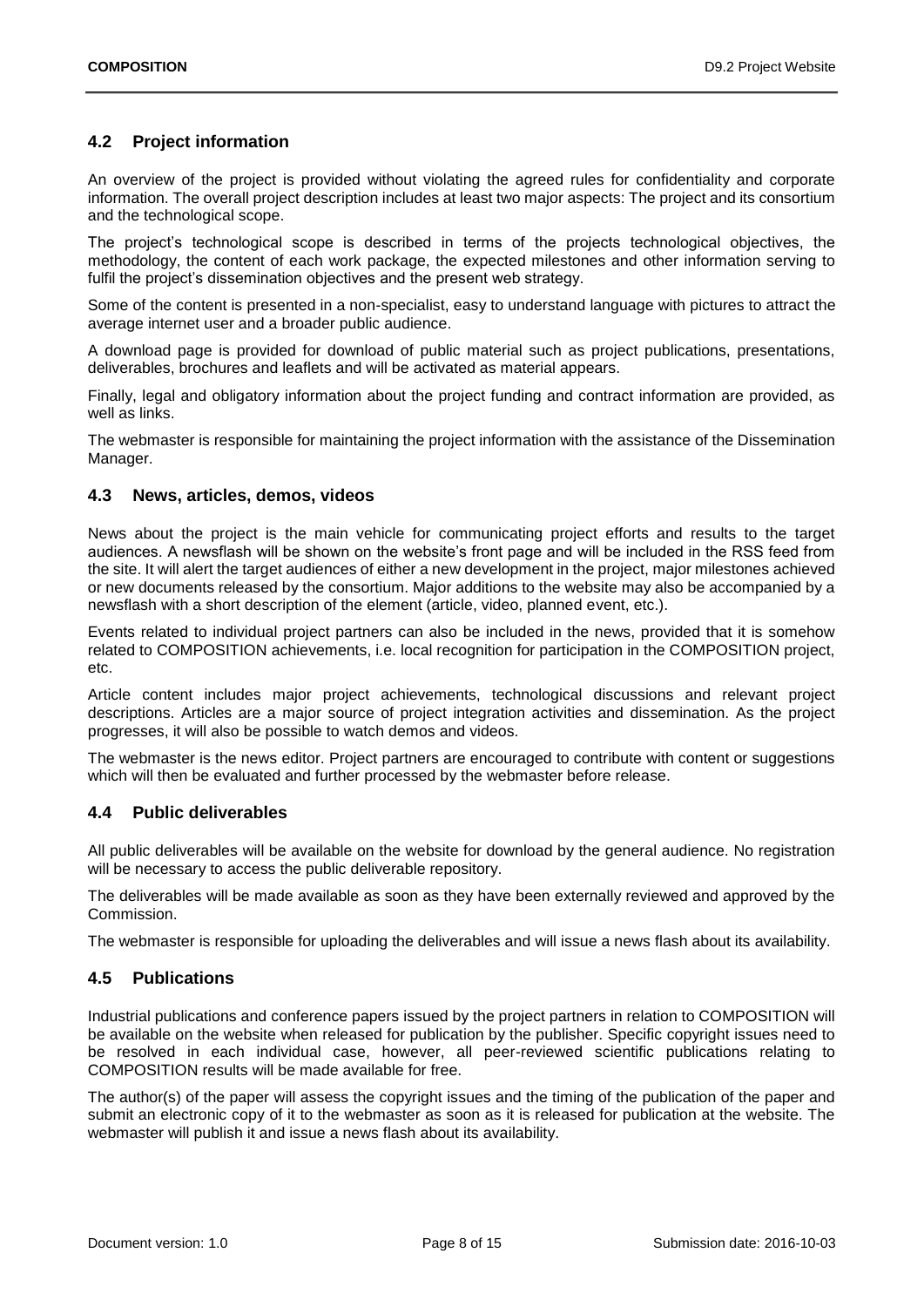### <span id="page-8-0"></span>**4.6 User interaction**

The website enables a number of interactive tools for engaging visitors and the target audience, such as commenting on news articles and download public deliverables and other articles.

Visitors are invited to subscribe to the project newsletter which is issued as part of the dissemination activities. The editor will manage the newsletters and the mailing list from the website.

Links to COMPOSITION's social profiles (Twitter and LinkedIn) are also available as an invitation to join the network and dialogue.

Finally, visitors are invited to join COMPOSITION events, workshops and activities, either by looking at the event page or by accepting invitations issued on the website.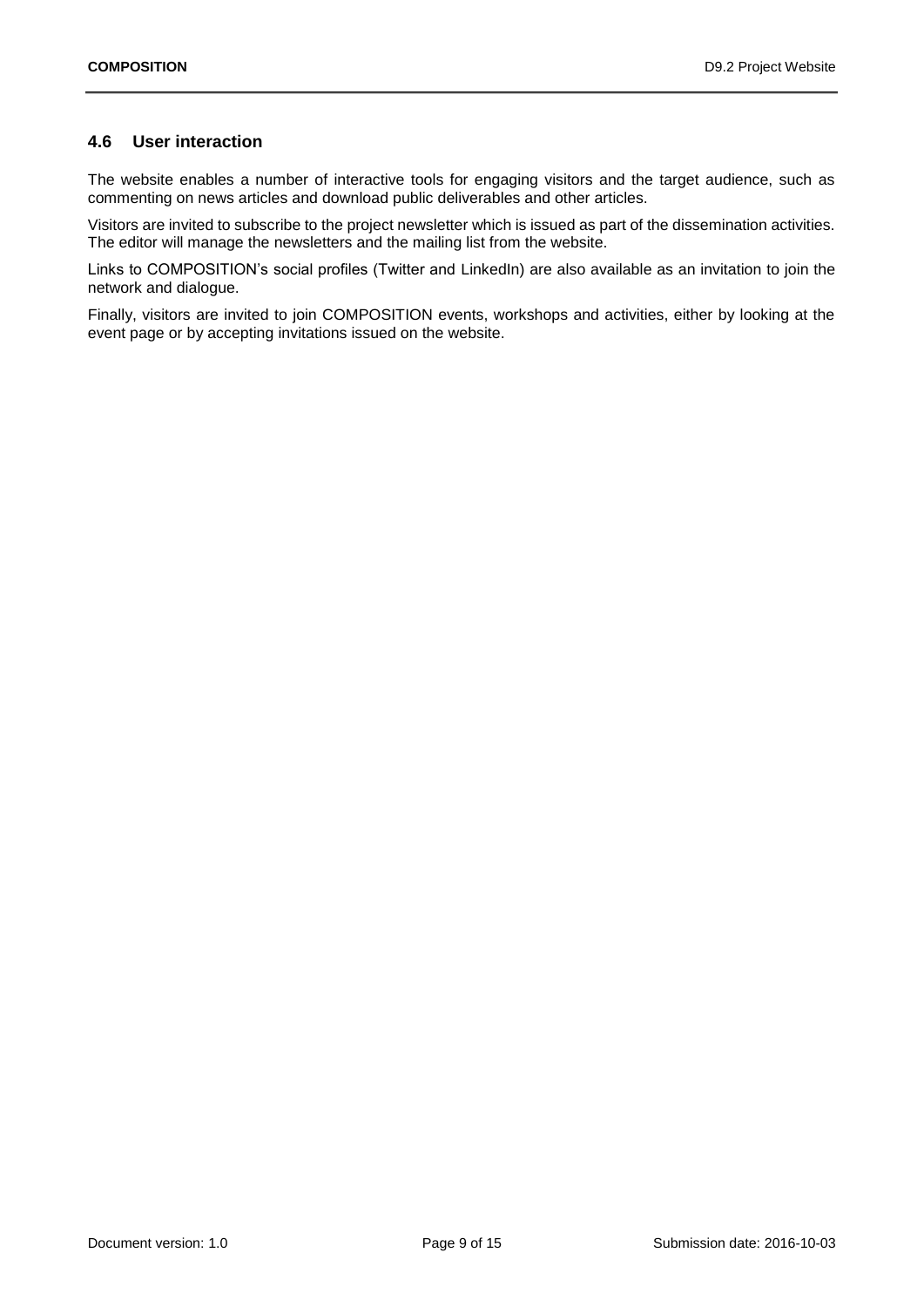# <span id="page-9-0"></span>**5 Technical implementation of website**

### <span id="page-9-1"></span>**5.1 WordPress**

The website is built with WordPress version 4.6.1.

WordPress is web software used to create websites, blogs, or apps. The core software is built by hundreds of community volunteers, and there are thousands of plugins and themes available to transform a site into a dedicated and targeted website for almost any user. Over 60 million people have chosen WordPress to power their place on the web.

WordPress is a free and open-source content management system based on PHP and MySQL. It is hosted on In-JeT's Linux web server.

WordPress's plugin architecture allows users to extend the features and functionality of a website or blog. WordPress has over 40,501 plugins available, each of which offers custom functions and features enabling users to tailor their sites to their specific needs. The customisations range from search engine optimisation, to client portals used to display private information to logged-in users, to content management systems, to content displaying features, such as the addition of widgets and navigation bars.

# <span id="page-9-2"></span>**5.2 Accessibility**

The COMPOSITION website is accessible by the general public for general information and public deliverables.

The site works with three basic role-definitions for users: Guests, members and administrators. Ordinary users can access general information, news, calendar of events, etc. as guests. Members can have very different access-profiles because WordPress has support for different user groups.

In COMPOSITION, the website will be administered by the webmaster and dissemination manager and no member access is planned. Instead, dialogue with external audiences will take place via the social media sites whereas internal collaboration happens using a dedicated wiki space and shared workspace system.

# <span id="page-9-3"></span>**5.3 Security**

WordPress has had many security issues that have been uncovered in the software, particularly in 2007, 2008, and 2015.

Secunia maintains an up-to-date list of WordPress vulnerabilities and there are always several unpatched security advisories, but in recent years, the maximum rating has often been of "Less Critical".

Also WordPress maintains a list of security issues and the large community around WordPress provides both advice and plugins that enhance the security of the site. The COMPOSITION website has thus been designed with a large number of the suggested security measures to overcome the most common vulnerabilities.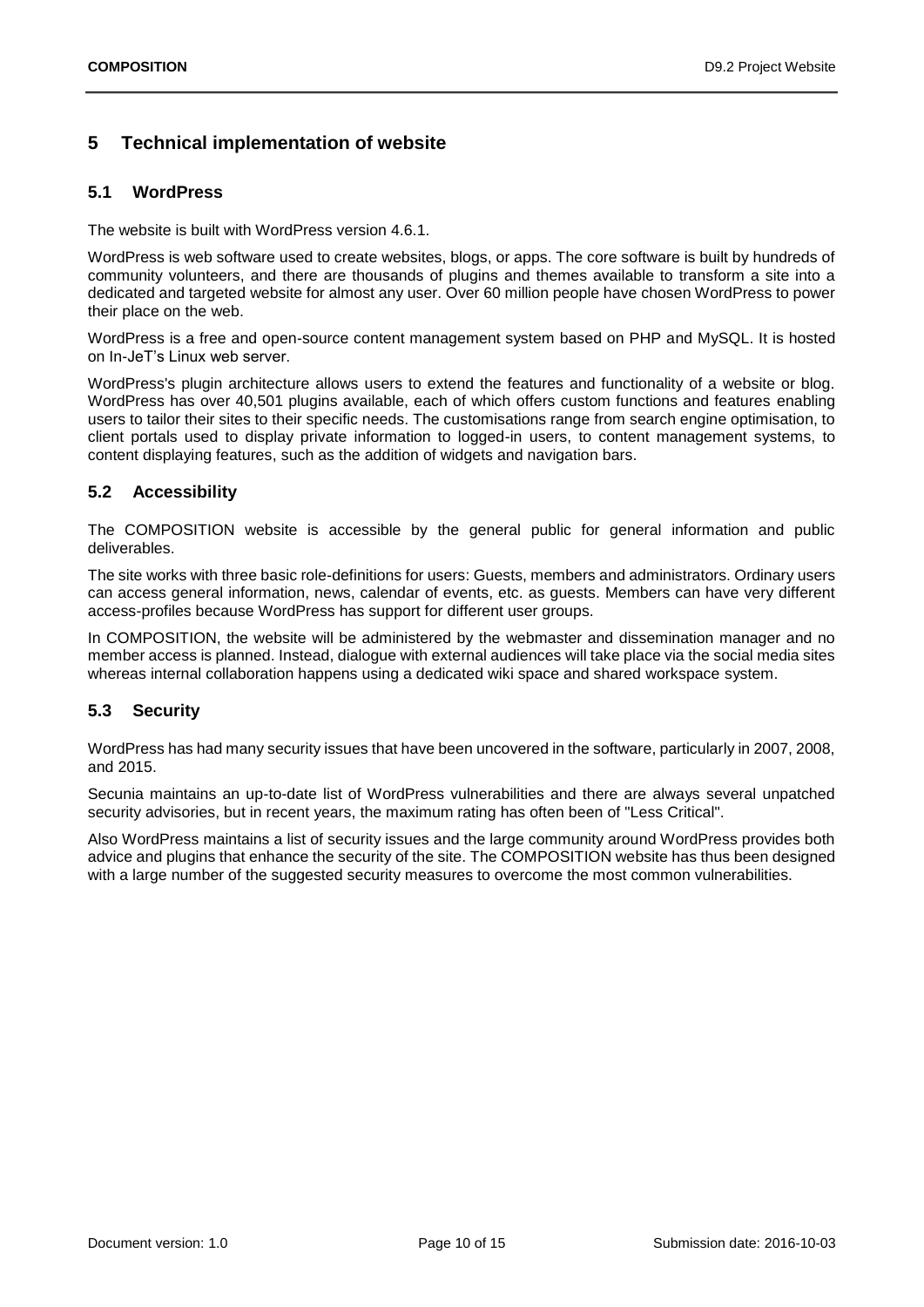# <span id="page-10-0"></span>**6 Webcasting platform**

To boost the dialogue and share knowledge and best practice, three webinars will be conducted targeting different stakeholders: industrial innovators, IIMS suppliers, manufacturing companies and supply chain consultants. Two webinars will focus on integration and collaboration technologies and will have participation of manufacturing experts, supply chain managers and IIMS system architects. And one webinar will focus on integration and collaboration for new business models and ecosystems with participation of a broad selection of business managers and business developers.

The events will be webcast live and later available on-demand using a webcasting platform provided and hosted by IN-JET.

#### <span id="page-10-1"></span>**6.1 The platform**

The hosting and webcasting platform is provided by In-JeT and can be found on [http://webcast.in-jet.dk.](http://webcast.in-jet.dk/)

The platform uses the Connect Citizen Engagement platform developed by Public-I Group in Brighton, U.K. In-JeT is representative of Public-I in Denmark and provides the services to municipalities across the country.



<span id="page-10-2"></span>**Figure 1 NHS webinars**

# <span id="page-10-3"></span>**6.2 Functionalities**

The core functionality of the webcasting system is provided by a browser-based "player" where the webcasting is presented together with all contextual information.

The player is developed in responsive HTML-5 design that allows it to be used on a variety of hardware platforms such as PC, tablet and phones.

The content can be shared directly on social media like Facebook and Twitter. Further, the platform allows remote participants to participate in the debate via chat and tweets and answer surveys and polls during the event.

The contextual information consists of:

- Agenda for the webinar
- Profiles of the speakers
- Live slides synchronised with the presentation
- Supporting documents (text, images, etc.)
- Links to external sources
- Interaction tools such as polls and surveys

<span id="page-10-4"></span>

 **Figure 2 Player layout**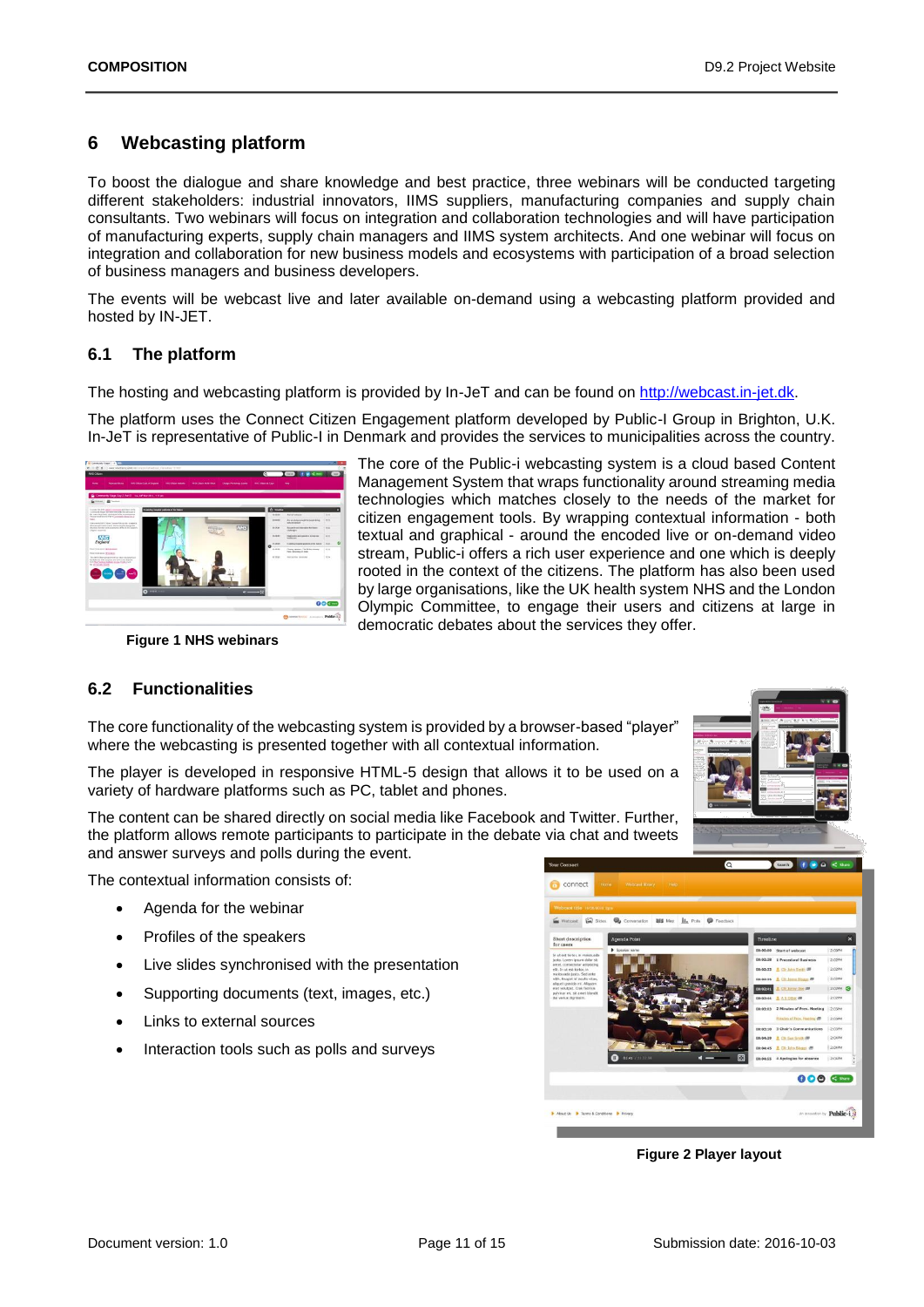# <span id="page-11-0"></span>**6.3 Advertising**

Webinars will be advertised through the project website and through invitations to the relevant stakeholders. They can also be shown in an embedded player on third-party websites e.g. partners and other relevant places. They are stored in a repository from where they will be available on-demand during the course of the project and one year after.

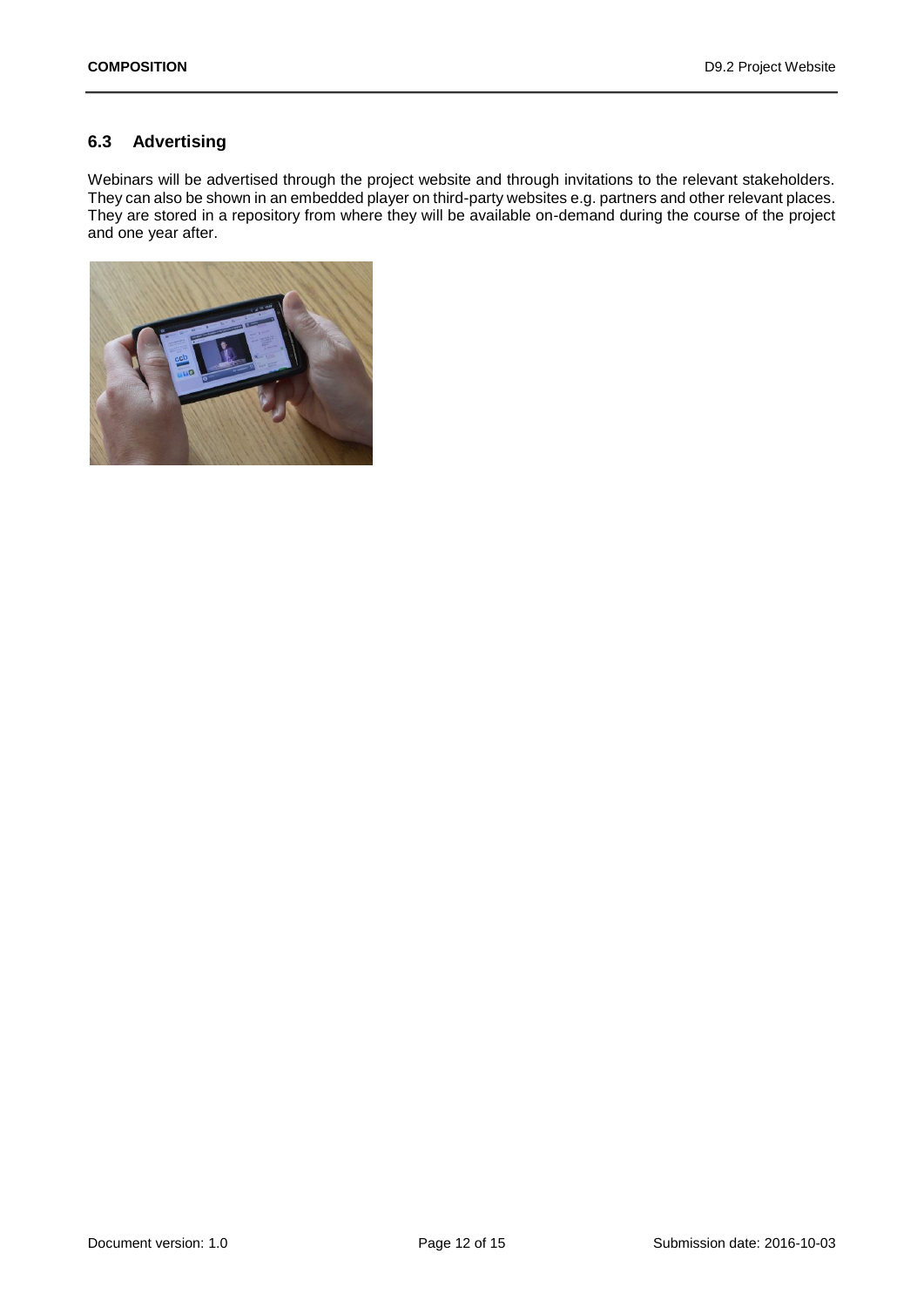# <span id="page-12-0"></span>**7 Social media**

COMPOSITION uses different social media channels to increase visibility and interact with people. Twitter, LinkedIn and YouTube are the main social media channels which COMPOSITION will use.

# <span id="page-12-1"></span>**7.1 Twitter**

The COMPOSITION Twitter account can be found at:<https://twitter.com/Composition2016>

Twitter is a micro-blogging tool for the exchange of short messages called tweets. It has 320 million users (source: [http://www.statista.com/\)](http://www.statista.com/). The aim is to enable people to create and share ideas and information instantly, without barriers. Twitter favours short messages with a limit of 140 characters and links people with similar interests. Twitter is used by younger people, with 35% between the ages of 18 and 29 (source: Investopedia).

COMPOSITION is using Twitter to connect to other relevant projects and stakeholders in the 'technology domain'. Twitter offers a direct communication tool which can be used to invite to events and exchange knowledge and best practise.

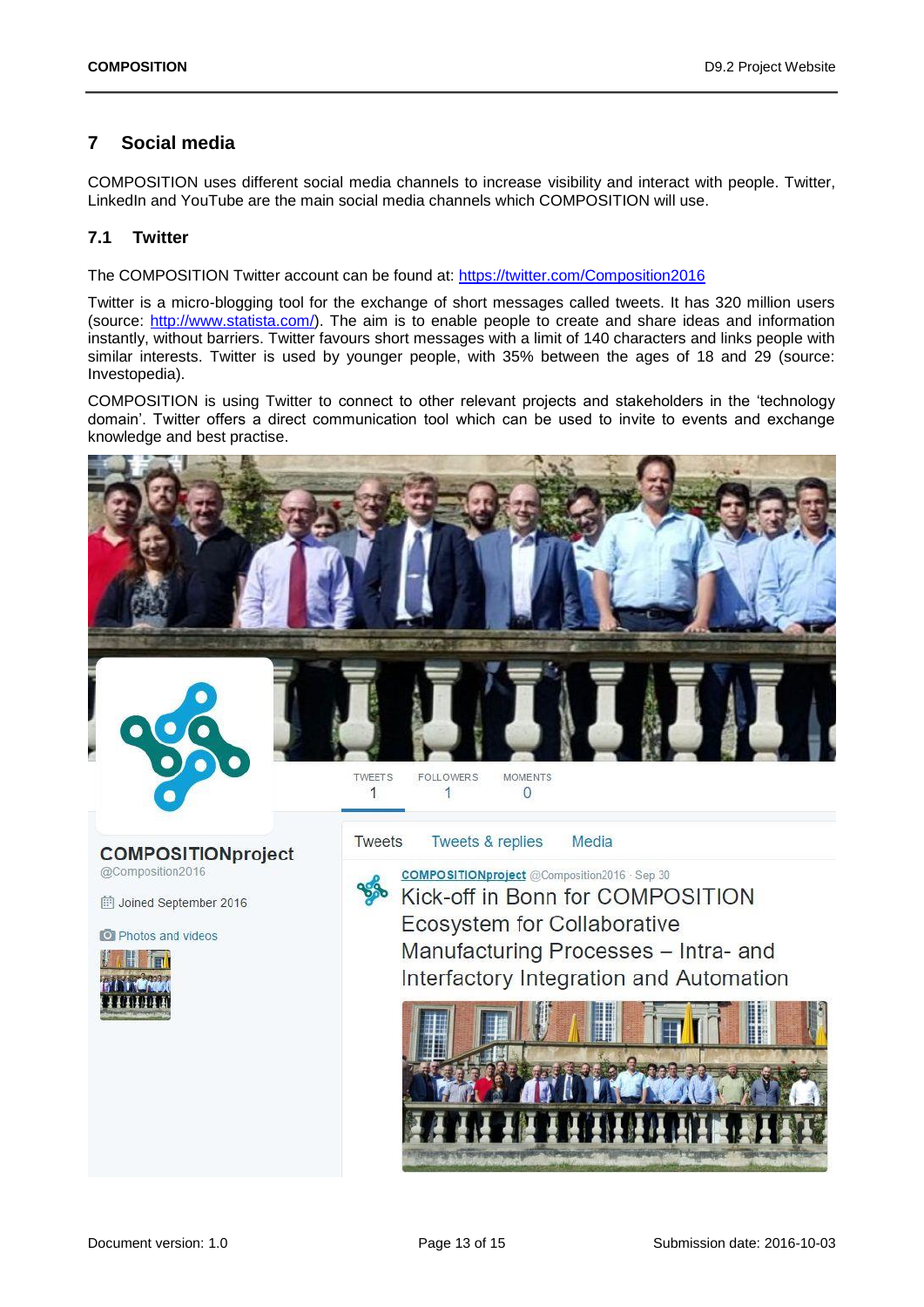# <span id="page-13-0"></span>**7.2 LinkedIn**

LinkedIn is a channel for business networking with 433 million members. COMPOSITION will create a profile on LinkedIn, supporting the Twitter activities, using it as a tool for professional networking and knowledge sharing. It is also relevant for opening up business opportunities for individual partners since it links directly to partners' company profiles.

Moreover, in the second half of the project, a LinkedIn Group will be proposed, which will coordinate knowledge sharing and interactions among all FoF-11 projects (RIA and CSA), stakeholders and anyone interested in the developed concepts, tools and business models.

### <span id="page-13-1"></span>**7.3 YouTube**

YouTube is a video sharing website with user-generated and corporate media content. It has over 1 billion users. The COMPOSITION channel will contain videos created by the project and share webinars.